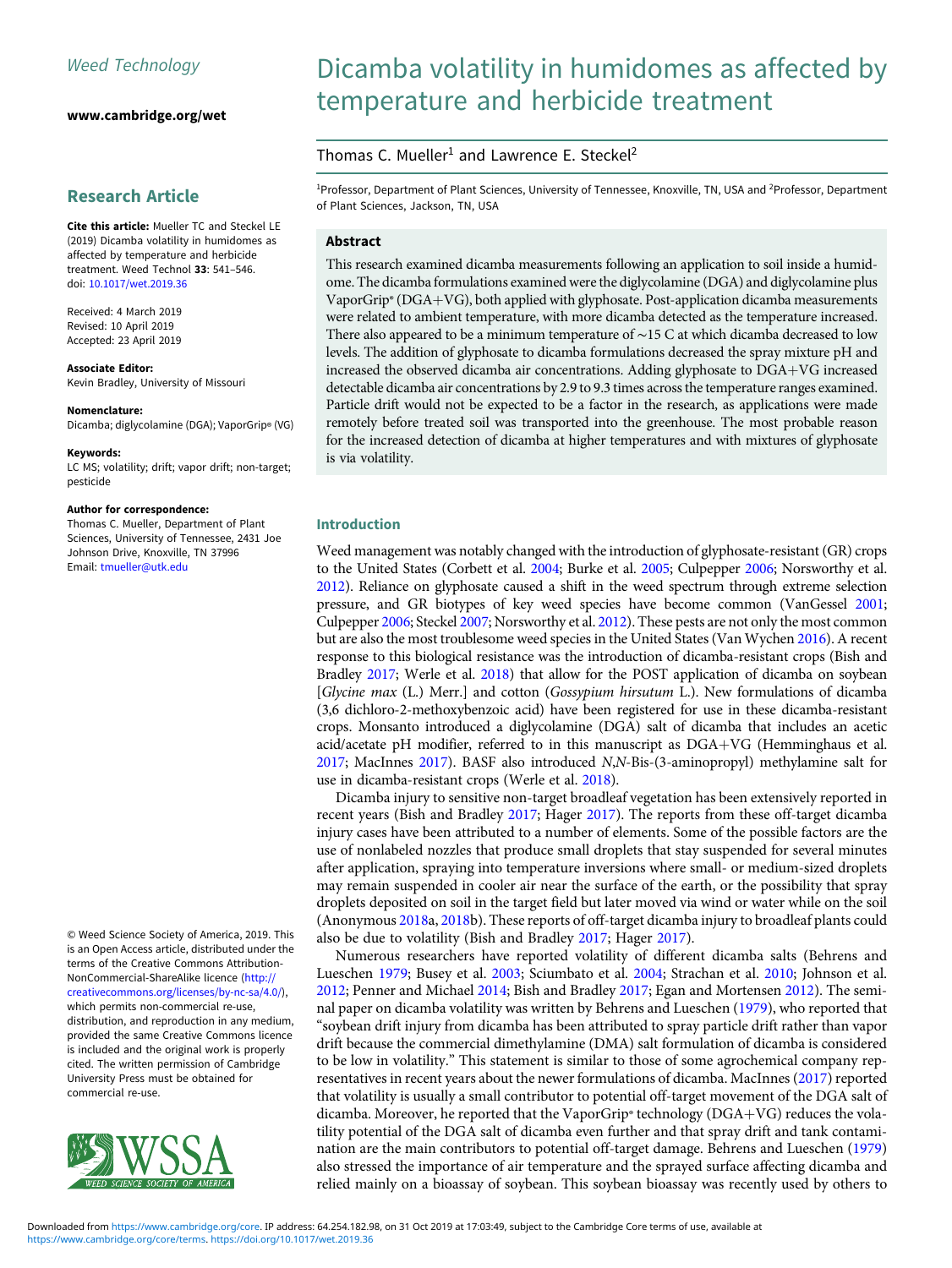<span id="page-1-0"></span>

|  |  |  |  |  |  |  |  | Table 1. Descriptive and summary aspects of runs conducted to examine dicamba concentrations following application. |
|--|--|--|--|--|--|--|--|---------------------------------------------------------------------------------------------------------------------|
|--|--|--|--|--|--|--|--|---------------------------------------------------------------------------------------------------------------------|

|                | Start date, | Average     | Average relative | Applied dicamba             | Applied dicamba | $(DGA+VG)^c +$       |     |            |
|----------------|-------------|-------------|------------------|-----------------------------|-----------------|----------------------|-----|------------|
| Runs           | 2017        | temperature | humidity         | dose                        | dose            | $DGA^a + Gly^b$      | Glv | $(DGA+VG)$ |
|                |             |             | $\frac{0}{0}$    | kg ae ha <sup>-1</sup> ± SE | ng              | pH of spray solution |     |            |
| 1              | Sept 21     | 34.1        | 49.2             | $0.41 \pm 0.09$             | 7,964,000       | 4.8                  | 5.0 |            |
| 2              | Sept 26     | 30.8        | 66.8             | $0.48 \pm 0.05$             | 9,323,700       | 4.7                  | 4.7 |            |
| 3              | Oct 3       | 24.9        | 79.7             | $0.44 \pm 0.02$             | 8,502,000       |                      | 5.1 | 5.8        |
| $\overline{4}$ | Oct 11      | 29.1        | 47.2             | $0.39 \pm 0.03$             | 7,761,000       | 4.8                  | 5.0 | 5.8        |
| 5              | Oct 17      | 21.5        | 66.8             | $0.42 \pm 0.07$             | 8,158,200       | 5.0                  | 5.4 | 7.1        |
| 6              | Oct 31      | 17.9        | 62.7             | $0.43 \pm 0.04$             | 8,656,000       | 4.8                  | 5.2 | 5.8        |
|                | Nov 8       | 14.1        | 77.5             | $0.50 \pm 0.08$             | 9,853,000       | 5.0                  | 5.3 | 6.3        |
| 8              | Nov 15      | 14.6        | 60.6             | $0.50 \pm 0.09$             | 9,852,000       | 4.9                  | 5.2 | 5.8        |
| All            |             |             |                  | 0.446                       | 8,758,000       |                      |     |            |

<sup>a</sup> DGA indicates that diglycolamine salt formulation of dicamba was used.

 $b$  Gly denotes glyphosate was applied as the formulated product, which in this test was a potassium salt containing additional surfactants.

<sup>c</sup> DGAþVG denotes the DGA formulation of dicamba with "VaporGrip®" added, which is acetic acid/acetate included as a pH modifier.

measure dicamba movement under field conditions. Egan and Mortensen ([2012\)](#page-5-0) reported that the DGA formulation substantially reduced dicamba vapor drift in comparison with the DMA formulation and that temperature was positively correlated with DMA dicamba vapor drift. Others have also employed plant bioassays as indicators of dicamba activity (Egan and Mortensen [2012](#page-5-0); Penner and Michael [2014](#page-5-0); Sciumbato et al. [2004\)](#page-5-0). Although the sensitivity of these bioassays is adequate, a quantitative assessment via air sampling followed by chemical extraction and analysis may yield more direct indications of herbicide behavior (Mueller et al. [2013;](#page-5-0) Mueller [2015;](#page-5-0) Ouse et al. [2018](#page-5-0)). This research aimed to examine the effect of temperature, dicamba formulation, and glyphosate addition on dicamba concentrations. In this report, the authors use the term concentration to refer to relative amounts of dicamba measured in the air volume and or in the chemical extracts.

The humidome research in this report was conducted at different dates during autumn, thus at different ambient temperatures to examine the effect of temperature on dicamba behavior. Additionally, studies were conducted to elucidate any effect pH changes in the spray solution might have on dicamba concentrations. Preliminary reports show that dicamba volatility could be reduced by increasing spray pH, thus favoring the dicamba salt moiety (Hemminghaus et al. [2017](#page-5-0); MacInnes [2017](#page-5-0)). Our hypothesis was that dicamba volatility would be greater at higher temperatures and also at lower spray solution pH, perhaps as a result of the addition of glyphosate.

#### Materials and Methods

This research was conducted in the fall of 2017 and used methods from previous research by Mueller et al. ([2013](#page-5-0)) and Gavlick et al. ([2016](#page-5-0)). Expendable supplies included plastic trays to hold the sprayed material, clear plastic vented humidity domes, soil, and the aforementioned sampling media. Plastic trays 28 by 54 by 6 cm in depth (<https://www.greenhousemegastore.com>) were individually covered by an 18-cm-tall vented humidity dome that was specifically sized to be attached directly to these trays. To facilitate sample collection, a 10-cm-diam hole was cut using a hole saw into the vented dome, and two small holes (2 cm diam) were also cut to allow for air entrance on the opposite side of the vented dome. A Sequatchie loam soil that had no previous herbicide use was utilized (34% sand, 48% silt, 18% clay, 1.3% organic matter, pH 6.2, and cation exchange capacity 11 mEq  $g^{-1}$ ).

This research utilized air samplers previously demonstrated to be effective in collecting dicamba from the atmosphere (Mueller et al. [2013\)](#page-5-0). The air sampler and associated sample collection hardware are available from Hi-Q Environmental Products Co. (San Diego, CA, USA; [https://www.hi-q.net/\)](https://www.hi-q.net/). Key components of the air samplers included the air sampler main unit equipped with digital readouts for both cumulative air flow and time interval sampling, a microfiber filter paper holder, and a PolyUrethane Filter (PUF) sampling module (Hi-Q products, San Diego, CA). The sampling media used was a 10-cm-diam HEPA-type highpurity binderless 99.99% efficiency borosilicate glass fiber filter paper and an 8-cm-long polyurethane vapor collection substrate. Additional parts included glass cartridges with stainless-steel screens for the PUF head sampler and the associated single Teflon end caps with silicone O-rings.

The herbicide mixtures were applied to screened (2 mm size), air-dried soil with each tray filled half-full. The same volume and weight of soil (∼4 kg) was used in each tray. Soil and trays were used a single time and then discarded. The same air flow (55 L min<sup>−</sup><sup>1</sup> ) was used through all experiments. The humidomes were located in the same area for all experiments. All herbicide applications were made using commercially available formulations (Table 1). There were three DGA herbicide treatments: the DGA formulation of dicamba plus glyphosate ( $DGA+Gly$ ) and the DGA formulation including pH modifier (VaporGrip®) with or without glyphosate (Table 1). The dicamba salt in DGA and  $DGA+VG$  is identical (Anonymous [2018](#page-5-0)b). To examine the effect of adding glyphosate, the commercial formulation of Roundup PowerMax (a potassium salt of glyphosate) (Monsanto, St Louis, MO) was used. Figures and tables use the abbreviation "Gly" to denote these formulated glyphosate applications.

Herbicide applications were made at 0.5 kg ae ha<sup>-1</sup> of dicamba. The dosage of glyphosate was 1.0 kg ae ha<sup>-1</sup>. No additional surfactants or adjuvants were added. Herbicide mixtures were prepared in 1.0-L bottles and applied using a spray volume of 190 L ha<sup>−</sup><sup>1</sup> using a flat-fan nozzle operated 50 cm above the target application site. Treatments were made with a  $CO<sub>2</sub>$ -pressurized backpack sprayer in this research. Spray solution pH was measured for each spray bottle (Table 1). Later research showed no effect of  $CO<sub>2</sub>$  pressure on spray pH using this water source (data not shown). McCormick ([1990](#page-5-0)) showed that pressurizing water using  $CO<sub>2</sub>$ decreased spray pH, but our results conflict with this observation, perhaps because the commercial formulations used in this research provided different pH modifiers or because a different water source was used.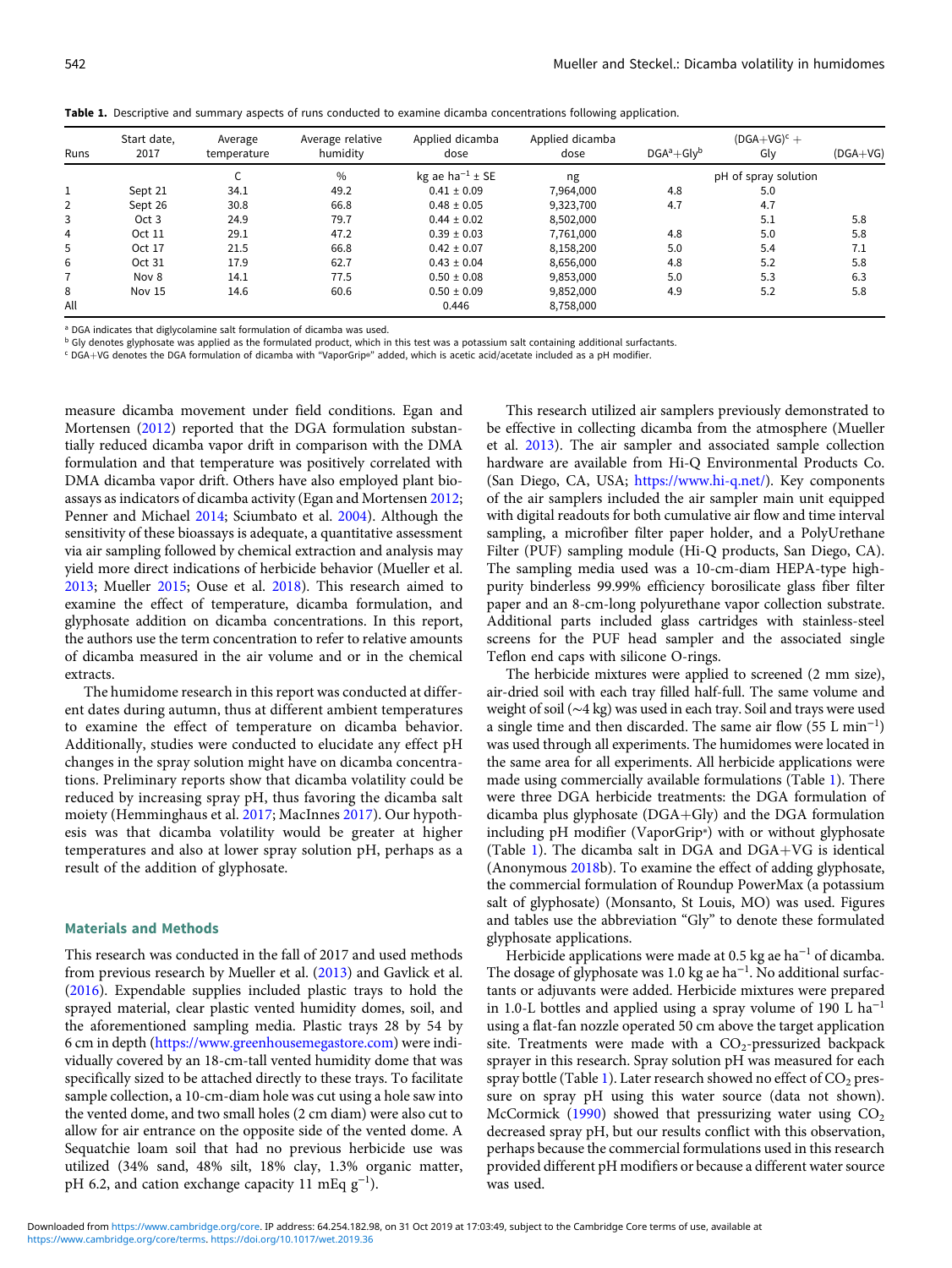

Figure 1. Humidome setup for research showing soil in tray, HOBO temperature, and relative humidity sensor, sampling connections, and air sampler.

To validate herbicide doses applied to each tray, a 12.5-cm diam qualitative filter paper was placed in the front of each tray prior to herbicide application. The herbicides were applied as previously described. After application, the filter paper was removed and placed into a 250-ml LDPE Nalgene bottle and stored at –20 C until chemical analysis. The herbicides were applied to the trays outside of the greenhouse and away from where the air samplers were to be operated. The humidomes were inside the greenhouse, which has no cooling pads or intake fans. This physical separation avoids the confounding factors of potential aerosol droplets possibly being pulled into the air samplers at a later time. Herbicide applications were made at approximately 0700 on the day of application (Table [1\)](#page-1-0). The trays were in a double-stack tray configuration, with two identical trays nested one inside the other. The top tray contained the dry soil, and the lower tray rested directly on the concrete surface outside the greenhouse. After spraying, only the top tray was transported into the greenhouse, where the air samplers were connected to each unit. The bottom trays were discarded. Trays were left undisturbed for 10 min after herbicide application, after which they were placed on plastic greenhouse carts with minimum soil disturbance and moved into the greenhouse. The treated trays were brought into the greenhouse through a double-door system, and care was taken so as not to allow any spray drift particles to enter into the greenhouse. Preliminary research including nontreated control plants indicated that no dicamba spray particles were entering the greenhouse, and systematic efforts to eliminate spray droplets from the greenhouse were made. All dicamba concentrations in samples from nontreated soil plus trays were below the limit of detection (data not shown).

Where the filter paper had been on the treated surface, a temperature/relative humidity data logger was placed into each tray and was located directly under the sampling port (Figure 1). The temperature samplers (HOBO model PRO V2, Onset Company, Bourne, MA) were set to operate at 30-min intervals. These units were re-set prior to each experiment. Previous calibrations of the HOBO units showed acceptable accuracy and agreement among the samplers (±0.1% when tested at 20 C, 30 C, and 40 C).

Each tray was covered with a clear plastic dome and attached to a single air-sampling unit (Figure 1). Air samplers were equipped with a microfiber filter paper in front of a PUF sampling medium as previously described. Each air-sampling unit was re-zeroed for cumulative flow and elapsed time. The samplers operated at

55 L min<sup>−</sup><sup>1</sup> , the lowest flow rate that was stable given the electronic sensors that these samplers utilize. A concern was that this air flow would cause turbulence that could move soil particles. To verify that air speed was not excessive, air flows inside an assembled humidome were measured using an anemometer (Fisherbrand 06-662-73; [https://www.traceable.com\)](https://www.traceable.com), which had a dynamic flow rate down to  $0.05$  m s<sup>-1</sup>. The highest flow rate was measured immediately in front of an inlet hole on the inlet side of the humidome, and a maximum air speed of 0.09 m s<sup>−</sup><sup>1</sup> was detected. This is less than the minimum speed of 1.34 m  $s^{-1}$  to make a labeled application under field conditions (Anonymous [2018](#page-5-0)b). Measurements inside the humidome were less than  $0.05$  m s<sup>-1</sup> and indicated that turbulence sufficient to forcibly move soil particles into the air would not be expected. Also, if soil particles were swept aloft by excessive air flows, this same phenomenon would occur at night and in the daytime, yet the dicamba measurements showed a strong diurnal pattern, suggesting a different primary mechanism for dicamba movement.

Sampling intervals for all experiments were 12 h. The exact amount of time was recorded for each sampler and used to calculate the dicamba collected per unit of time. The samplers automatically measured the cumulative flow. Each air sampler was connected to the respective treated tray plus cover using a 10-cm-diam PVC plastic pipe that was affixed to the sampling apparatus. A polyethylene plastic bag with one end cut off was placed on both ends of the plastic pipe, and rubber bands or wire ties were used to seal this connection (Figure 1). Preliminary research showed minimum air leakage and adequate sample collection with these methods. Each sampler had an exhaust port attached to a flexible hose that was vented outside of the greenhouse. The elevation of the treated tray plus vent cover matched that of the sampling apparatus. As no dicamba was detected in the PUF sampling medium, dicamba was not expected to return into the greenhouse from the vent tubes.

There were eight runs of the test with two replications per run of each treatment in a randomized complete block design. The blocking was done on table location. All units were in a single greenhouse on a single set of long tables (Figure 1). The temperature in the greenhouse was not directly modulated. Thus, some temperatures were approximately 40 C, whereas other experiments were conducted at less than 20 C. This approach was used to more closely reflect field conditions in which dicamba would be applied.

These research methods generated three types of samples. First, samples were collected on 12.5-cm-diam qualitative filter papers to verify herbicide application. Second, microfiber filter papers as the primary sample collection medium were used in air samplers. Third, PUF samples were utilized for the secondary sample collection media. Sampling media were placed directly into a small container upon collection at respective intervals and stored in a –20 C freezer until later chemical analysis. As the research progressed, it was observed that all dicamba measurements were noted on the microfiber filter paper only, and the PUF sampling media did not contain any dicamba. To facilitate ease of sample collection, the PUF sampling media were only collected at the end of each experiment, stored at –20 C, and later extracted.

The microfiber filter papers were extracted with 40 ml of methanol for 1.5 h on a reciprocating shaker operated at 80 cycles min<sup>-1</sup>. Concentrations were corrected for dilution and recovery (80%, preliminary data). PUF sampling media were sectioned into four long, narrow sections using an 8-cm box cutter knife cleaned with methanol between individual samples. The four sections were placed into a single 1,000-ml bottle, and 400 ml of methanol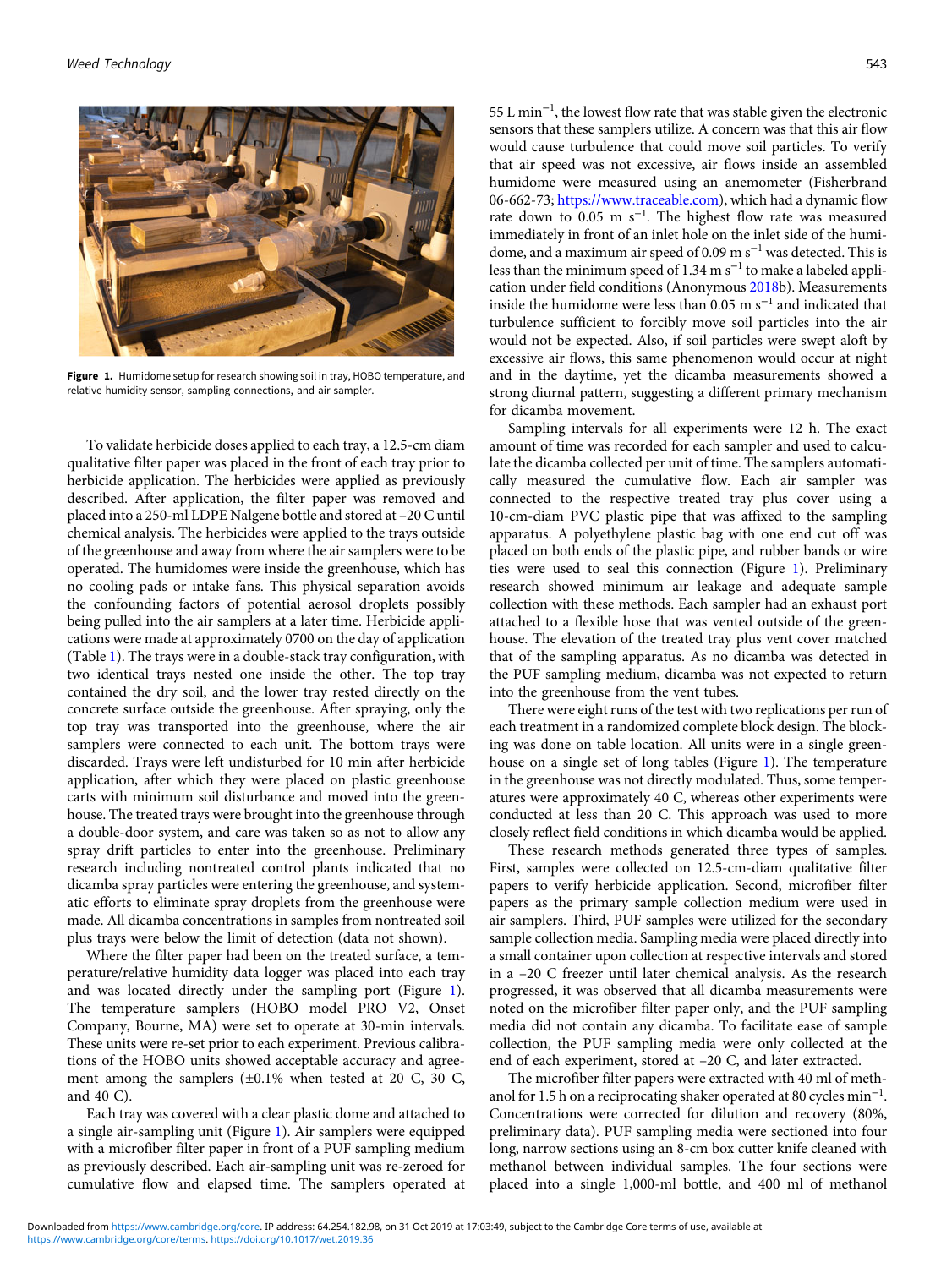were added and the bottle shaken as previously described. An aliquot of each extraction was passed through a 0.45-μm filter directly into a LC MS vial for later chemical analysis. The samples collected at the time of dicamba application were extracted by shaking in methanol for 1 h, filtration, and then analysis by LC using a diode array detector (Agilent model G1315B; Agilent Technologies, Santa Clara, CA; <https://www. Agilent.com>) operated at 230 nm.

Dicamba concentrations were determined using an external standard technique of analytical standards of dicamba acid (Chemservice, Westchester, PA; [https://www.Chemservice.com](https://www. Chemservice.com)) dissolved in methanol. An Agilent Liquid Chromatograph (1100 series) in line with an Agilent single-quad 6120 mass spectrometer ([Agilent.com](http://Agilent.com)) was used for analysis. A Luna 3-μm particle size, 25 cm by 4.6 mm C-18 100 A column (Phenomenex, Torrance, CA; [http://www.phenomenex.com\)](http://www.phenomenex.com) at 35 C was used to separate components of interest from the matrix. The mobile phase at 0.7 ml min<sup>−</sup><sup>1</sup> used a gradient program of acetonitrile and water, and both mobile-phase components were fortified with 0.1% formic acid. Initial conditions were 50% acetonitrile/50% water, followed by a linear gradient to 95% acetonitrile at 4 min, held constant at 95% acetonitrile for 9 min, and then returned to original conditions for equilibration prior to the next injection. The parameters for this MS system were drying-gas flow 12.0 L min<sup>−</sup><sup>1</sup> , nebulizer pressure at 35 bar, drying-gas temperature at 250 C, vaporizer temperature at 200 C, capillary at 2,500 V, corona at 0 V, charging at 1,200 V, and single-ion monitoring at 219.0 from 4.0 to 7.0 min. The retention time of dicamba acid in the system was 5.0 min, with an apparent limit of detection of 0.1 ppb. Once samples were extracted, they were stored in a dark freezer at –20 C and were analyzed within 3 d. Inside the greenhouse, nontreated control sampling media were included to confirm a lack of dicamba contamination. Within each LC MS analytical sequence, numerous solvent blanks were included to verify that dicamba carryover from previous injections was not present.

Descriptive aspects and summary results of the experiments are given in Table [1.](#page-1-0) There were duplicate samplers at each measurement interval in all experiments. The observed dicamba values were sorted into five temperature ranks from 15 C to 30 C in increments of 5 C (<15 C; 15 to 19.9 C; 20 to 24.9 C; 25 to 30 C, >30 C). The three herbicide treatments were then examined within that temperature range to determine formulation treatment differences. Although there was variation within the 12-h time interval, an average value would provide some indication of the relationship to dicamba concentrations. Showing the minimum and maximum temperature was considered, and these data presentations were misleading. Each experiment was conducted such that the temperature inside a particular humidome was independent from others, but conditions were largely affected by the temperature inside the greenhouse and the amount of sunshine at that time. Temperatures at night tended to be more consistent, as there was less variability in temperature. Also, the temperatures inside the humidomes increased on sunny days but would not increase as much on cloudy days. Relative humidity was also examined, and no clear patterns were apparent in the analysis. This is not to say that humidity does not play a specific role in dicamba volatility, and this is an important area of future investigations. Future research efforts will explore how to relate the observed environmental observations to dicamba concentrations.

Data were analyzed using the GLMMIX procedure of SAS (ver. 9.4; SAS Institute; Cary, NC). Main effects and interactions were tested using the appropriate expected mean square values as recommended by McIntosh [\(1983\)](#page-5-0). Each run was considered an environment sampled at random from a population of

environments as suggested by Carmer et al. [\(1989](#page-5-0)). Considering runs (environments) a random effect permits inferences about treatments to be made over a range of environments (Carmer et al. [1989](#page-5-0); Blouin et al. [2011](#page-5-0)). With this model construction, all runs were pooled together as suggested by Carmer et al. ([1989](#page-5-0)). Environments and replication (nested within environments), and all interactions containing these effects, were declared random effects in the model. Herbicide treatments were considered fixed. Type III statistics were used to test the fixed effects, and least square means were separated using Fisher's protected LSD at  $P = 0.05$ .

Data were sorted as described above by herbicide treatment, and the dicamba concentration was regressed against the observed mean temperature for that humidome and that sampling interval. Data were fit to a three-parameter logistical model (Equation 1) as suggested by Thornley and Johnson [\(1990](#page-5-0)). The three parameters were  $A$ ,  $B$ , and  $X_0$ , where  $A$  is the estimate of asymptote or total dicamba detected,  $X_0$  is the inflection point or where the curve goes from increasing at an increasing rate to increasing at a decreasing rate, B is the estimate of the duration of change. Data regressions were accomplished using SigmaPlot 14 (SYSTAT Software; Chicago, IL).

$$
Y = A/(1 + \exp[-(\text{temp} - X_0)/B])
$$
 [1]

### Results and Discussion

The observed temperature was warmer for the first two runs, with the average temperature being >30 C (Table [1](#page-1-0)). Temperatures declined as later runs were conducted, which reflects the seasonality of this region. No supplemental heat was added to the greenhouse during this research. The last two runs, which were conducted in November, had an average temperature <15 C. This explains why there were more data points at low temperatures compared with higher ones.

The target dose for each experiment was  $0.5$  kg ae ha<sup>-1</sup>. Averaged over all runs, the measured dose was 0.48 kg ae ha<sup>−</sup><sup>1</sup> (Table [1\)](#page-1-0). This variation within each experiment was deemed acceptable and provided a good foundation for the subsequent chemical collection, sampling, and analysis.

The experiment had three herbicide regimes, all using a DGA salt of dicamba. The DGA+Gly treatment was considered to be a "standard treatment" showing the highest level of dicamba volatility, based on previous field studies.

Dicamba is a weak acid, and the molecular state (whether protonated or deprotonated) may have a substantial impact on the volatility (MacInnes [2017\)](#page-5-0). The pH of each spray solution was measured (Table [1](#page-1-0)). The pH of  $DGA+Gly$  treatments was always  $\leq$ 5.0 and ranged from 4.7 to 5.0 (Table [1](#page-1-0)). The pH of the DGA+VG mixture was lower when the treatment included glyphosate (∼6.0 compared to <5.0) (Table [1](#page-1-0)). These data clearly showed that adding glyphosate lowered the solution pH. The  $DGA+VG$  label states that dicamba has the potential to volatilize in lower-pH spray mixtures (Anonymous [2018](#page-5-0)b). Therefore, the authors suggest that the addition of glyphosate to the  $DGA+VG$ spray solution lowered the pH and probably helps to explain why this treatment had higher dicamba volatility (Table [2\)](#page-4-0).

As ambient temperature increased, dicamba concentrations also increased (Table [2](#page-4-0), Figure [2](#page-4-0)). Temperatures below 15 C had <5% dicamba concentrations compared to temperatures >30 C. This direct relationship continued through each temperature range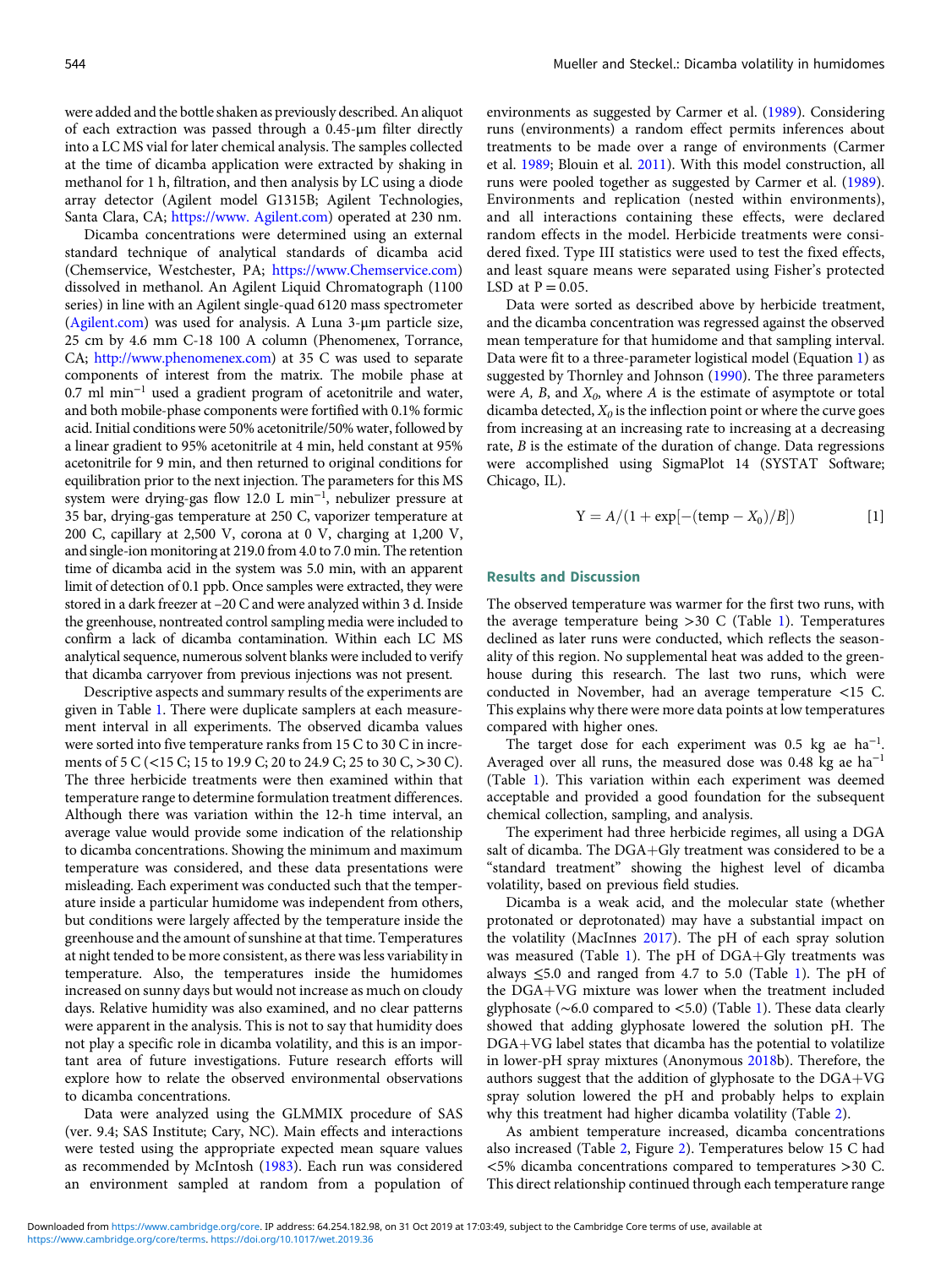<span id="page-4-0"></span>Table 2. Dicamba concentrations from humidomes as affected by temperature and herbicide mixtures.

| Temperature<br>rank | Herbicide       |              | Mean    | Dicamba<br>Number of dicamba concentration<br>observations amount standard error separation <sup>d</sup> | Mean      |
|---------------------|-----------------|--------------|---------|----------------------------------------------------------------------------------------------------------|-----------|
| C                   |                 | $\mathsf{n}$ |         | ng.                                                                                                      |           |
| >30                 | $DGA^a + GIv^b$ | 14           | 17,284  | 1,780                                                                                                    | А         |
| >30                 | $DGA+VGc+Gly$   | 22           | 13,016  | 2,480                                                                                                    | B         |
| >30                 | $DGA+VG$        | 8            | 4,527   | 2,110                                                                                                    | C         |
| $25 - 30$           | $DGA + Gly$     | 5            | 5,683   | 1,260                                                                                                    | ΝS        |
| $25 - 30$           | $DGA+VG+G$      | 8            | 3,697   | 1,350                                                                                                    | <b>NS</b> |
| $25 - 30$           | $DGA+VG$        | 0            | No data |                                                                                                          |           |
| $20 - 25$           | $DGA + Gly$     | 12           | 2,694   | 567                                                                                                      | А         |
| $20 - 25$           | DGA+VG+Gly      | 15           | 2,979   | 577                                                                                                      | А         |
| $20 - 25$           | $DGA+VG$        | 9            | 882     | 644                                                                                                      | B         |
| $15 - 20$           | $DGA + Gly$     | 13           | 1,158   | 132                                                                                                      | А         |
| $15 - 20$           | DGA+VG+Glv      | 14           | 767     | 130                                                                                                      | B         |
| $15 - 20$           | $DGA+VG$        | 13           | 156     | 140                                                                                                      | C         |
| $<$ 15              | $DGA + Gly$     | 18           | 708     | 128                                                                                                      | А         |
| $<$ 15              | DGA+VG+Gly      | 18           | 361     | 128                                                                                                      | B         |
| $<$ 15              | $DGA+VG$        | 19           | 39      | 131                                                                                                      | C         |

a DGA indicates that the diglycolamine salt formulation was used.

b Gly denotes glyphosate formulated product, which in this test was a potassium salt containing additional surfactants.

 $c$  DGA+VG denotes the DGA formulation with "VaporGrip® added, which is acetic acid/acetate included as a pH modifier.

<sup>d</sup> Values that share a letter within a temperature rank are not different at the 5% significance level.



Figure 2. Dicamba measurements in 12-h intervals from within humidomes as affected by herbicide treatments and temperature grouping. Data shown represent mean ± standard error. Actual values and mean separation are given in Table 2.

(Table 2). Within each 5 C range, the order of measured dicamba was  $DGA+VG < DGA+VG+Gly < DGA+Gly$ , with statistical differences in three of five temperature ranks (Table 2). Observations from 20 C to 30 C followed the same general trend, with dicamba concentrations being intermediate between the lower and higher temperatures. One peculiarity of the dataset was the lack of observations from 25 to 30 C for the  $DGA+VG$ treatment. As the temperature was not controlled in this research, those particular treatments were not present in any of the studies as a consequence of greenhouse space and humidome number constraints. With observations directly above and below the 25 to 30 C range, our results still imply a consistent trend over the observed temperature range.

These data show that the addition of the VG to the DGA formulation reduced dicamba volatility (Table 2, Figure 2). The addition of glyphosate to the  $DGA+VG$  increased dicamba concentrations at each temperature range tested, from 2.9 to 9.3 times



Figure 3. Dicamba measurements in 12-h intervals regressed against average temperature within the humidome for three herbicide regimes. Data points represent individual measurements. Regression equation is fit to a three-parameter sigmoidal model,  $Y = A/(1 + \exp[-(\text{time} - X_0)/B])$ , and parameter  $X_0$  is a calculated value where 50% of the observed dicamba would be measured. Goodness of fit of the model to data is shown by  $r^2$  value.

that of  $DGA+VG$  alone. It should be noted that the dicamba concentrations below 15 C were low (708, 361, and 39 ng compared with 17,284, 13,016, and 4,527 ng for the >30 C), part of the reason for the larger relative increase. The DGA formulation in this study always contained glyphosate and consistently had the greatest dicamba measurements.

Regression analysis showed that  $X_0$  (the inflection point) was 25 for the DGA+VG, 83 for the DGA+VG+Gly, and 115 for the  $DGA+Gly$  treatment (Figure 3). The reason for this parameter estimate to increase with the treatments that contained glyphosate is that the magnitude of dicamba detected as temperature increased with those treatments was much greater and never reached an inflection point. Therefore, the inflection point was estimated to be beyond the temperatures measured. By stretching out the temperature range over 3-fold to reach the inflection point, this parameter estimate would suggest that adding glyphosate to DGA+VG increased dicamba volatility by a factor of 3.3 times  $(83/25 = 3.3)$ averaged across all temperatures in this study. Moreover, a 4.6-fold increase in dicamba was detected with the DGA+Gly treatment compared with the DGA+VG treatment. Asymptote values would mirror this, where parameter A from glyphosate-containing treatments was far beyond the data range. The authors are not aware of a mechanism that would involve glyphosate increasing soil particles moving dicamba. As such, the most plausible explanation for the increased detection of dicamba was that glyphosate lowered the solution pH thereby resulting in more dicamba being in acid form, which is known to increase volatility (Anonymous [2018](#page-5-0)b).

Based on these data, it would appear that dicamba volatility would nearly cease at 15 C and lower (Figure 3). Greater dicamba